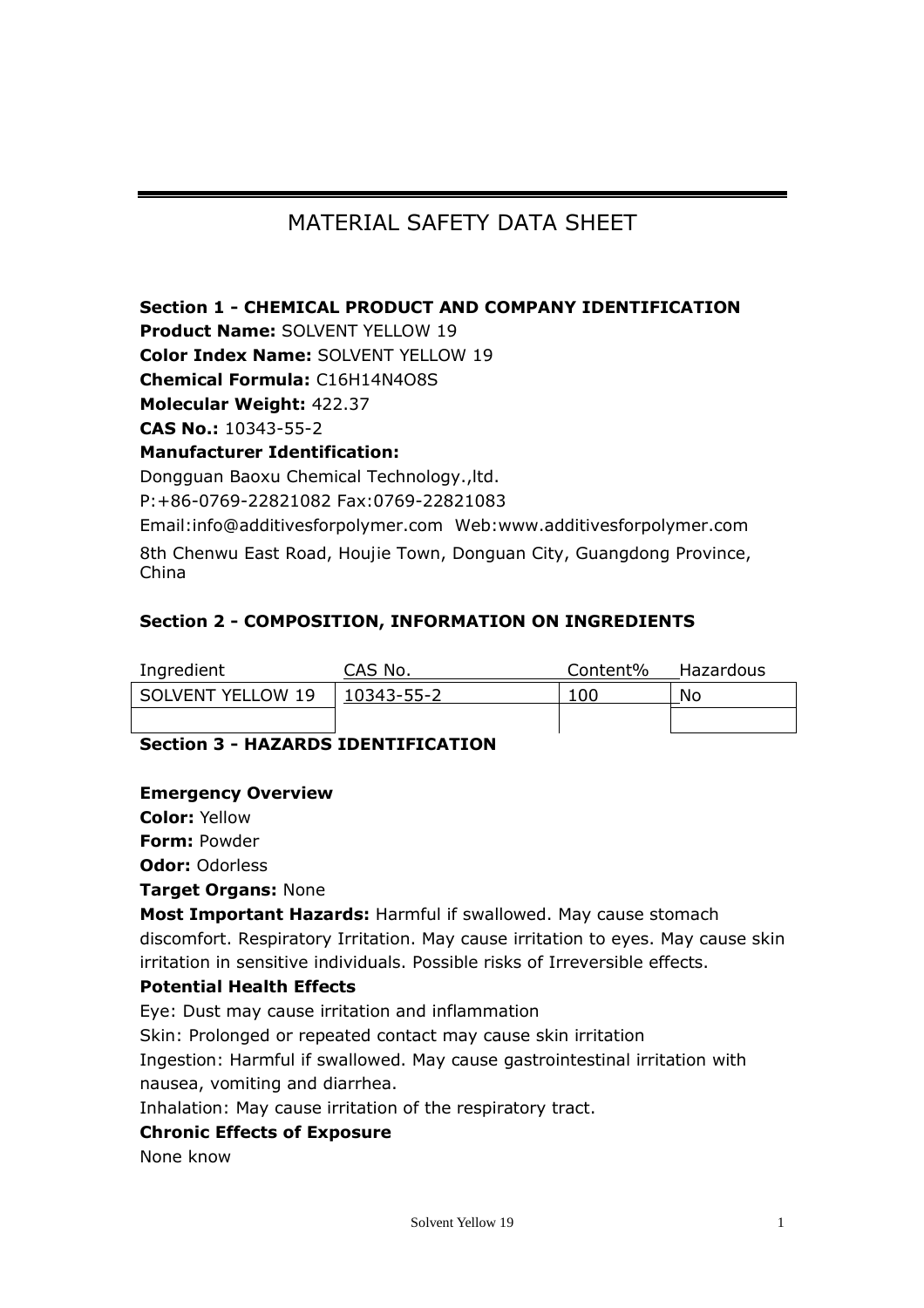#### **Section 4 - FIRST AID MEASURES**

**Eye:** Immediately flush eyes with plenty of water for at least 15 minutes, occasionally lifting the upper and lower eyelids. Get medical aid immediately. **Skin:** Get medical aid if irritation develops or persists. Flush skin with plenty of soap and water.

**Ingestion:** If victim is conscious and alert, give 2-4 cupfuls of milk or water. Never give anything by mouth to an unconscious person. Get medical aid immediately.

**Inhalation:** Remove from exposure to fresh air immediately. If not breathing, give artificial respiration. If breathing is difficult, give oxygen. Get medical aid immediately.

**Notes to Physician:** Treat symptomatically and supportively.

## **Section 5 - FIRE FIGHTING MEASURES**

#### **General Information**

As in any fire, wear a self-contained breathing apparatus in pressure-demand, MSHA/NIOSH (approved or equivalent), and full protective gear. During a fire, irritation and highly toxic gases may be generated by thermal decomposition or combustion.

#### **Extinguishing Media**

Use agent most appropriate to extinguish fire. (Water, Foam, Dry Chemical) Autoignition Temperature: Not available Flash Point: Not available

| .                              | noc avanabic   |
|--------------------------------|----------------|
| NFPA Rating:                   | Not Published. |
| <b>Explosion Limits Lower:</b> | Not available  |
| <b>Explosion Limits Upper:</b> | Not available  |
|                                |                |

#### **Section 6 - ACCIDENTAL RELEASE MEASURES**

#### **General Information**

Use proper personal protective equipment as indicated in Section 8.

#### **Spills/Leaks**

Vacuum or sweep up material and place into a suitable disposal container. Clean up spills immediately, observing precautions in the Protective Equipment section. Avoid generating dusty conditions.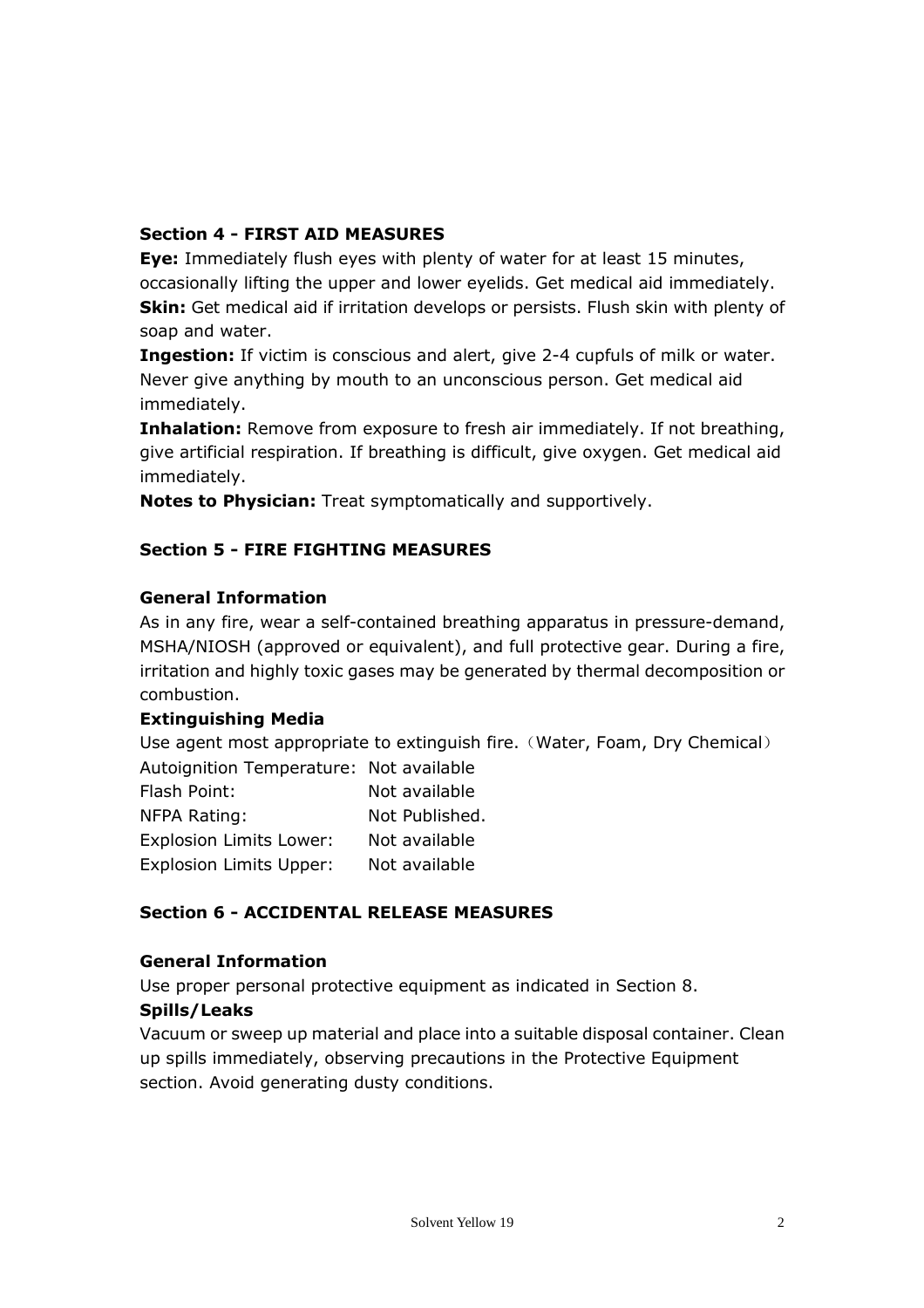## **Section 7 - HANDLING AND STORAGE**

#### **Handling**

Approved respirator. Chemical safety goggles. Rubber gloves. Use only in chemical fume hood. Safety shower and eye-bath. Wash thoroughly after handling. Remove contaminated clothing and wash before reuse. Use with adequate ventilation. Minimize dust generation and accumulation. Avoid contact with eyes, skin, and clothing. Avoid ingestion and inhalation.

#### **Storage**

Preserve in tight and light-resistant containers. Store in a cool, dry place. Keep containers tightly closed.

## **Section 8 - EXPOSURE CONTROLS, PERSONAL PROTECTION Engineering Controls**

Equipped with an eyewash facility and a safety shower. Use process enclosure, local exhaust ventilation, or other engineering controls to control airborne levels.

#### **Personal Protective Equipment**

Eyes: Wear appropriate protective eyeglasses or chemical safety goggles Skin: Wear appropriate protective gloves to prevent skin exposure. Clothing: Wear appropriate protective clothing to minimize contact with skin. Respirators: Wear an approved respirator when necessary.

#### **Section 9 - PHYSICAL AND CHEMICAL PROPERTIES**

Physical State: Solid Appearance: Yellow powder Odor: odorless Vapor Pressure: Negligible. Vapor Density: Not available. Evaporation Rate: Negligible. Viscosity: Not available. Boiling Point: Not applicable. Freezing/Melting Point: Not available. Autoignition Temperature: Not applicable. Flash Point: Not applicable. Decomposition Temperature: No information. Explosion Limits Lower: Not available. Explosion Limits Upper: Not available. Specific Gravity/Density: Not available.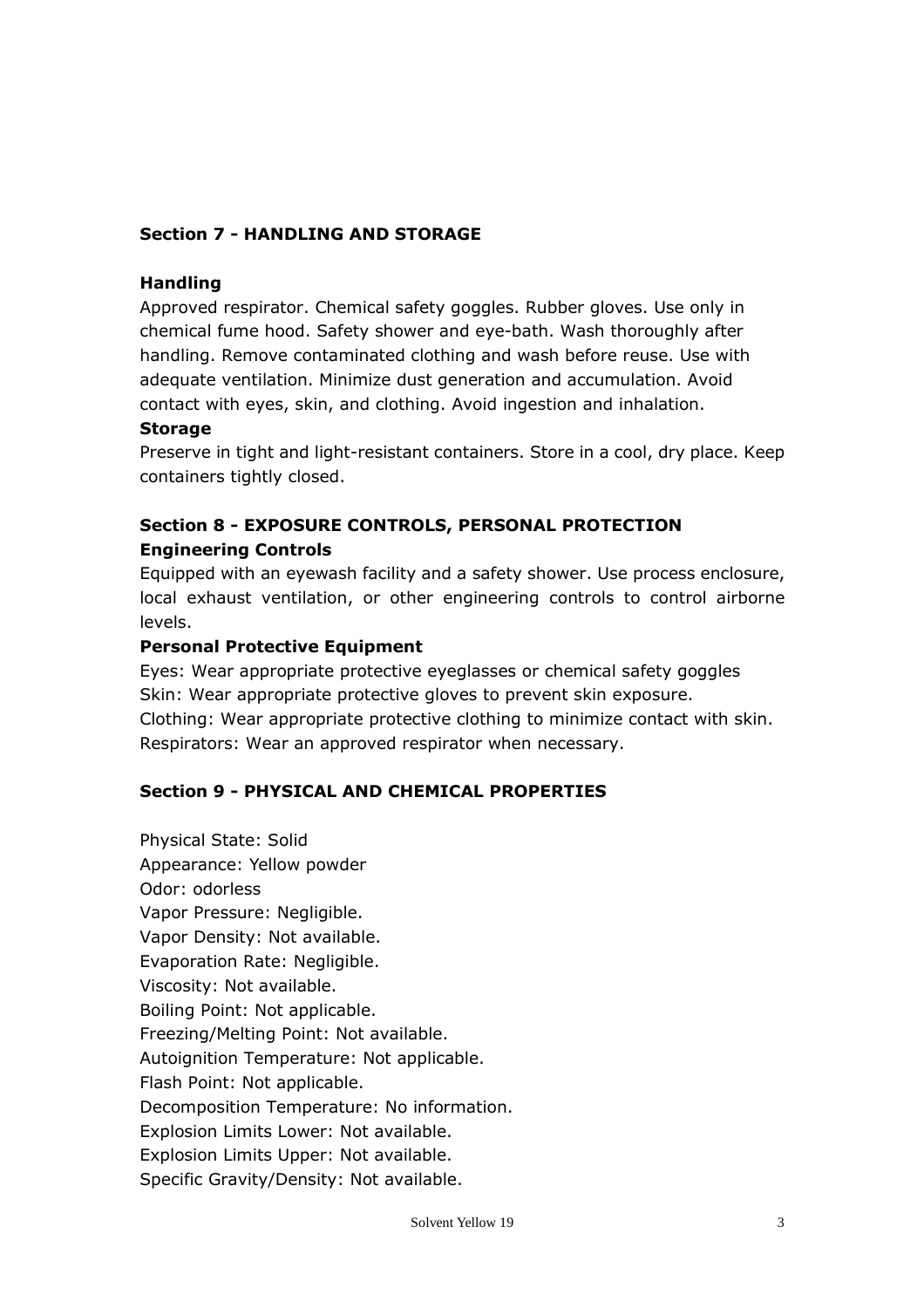Molecular Formula: C16H14N4O8S Molecular Weight: 422.37

## **Section 10 - STABILITY AND REACTIVITY**

Chemical Stability: Stable under normal temperatures and pressures. Conditions to Avoid: Incompatible materials, excess heat, strong oxidants. Incompatibilities with Other Materials: Strong Oxidizing agent, strong reducing agent.

Hazardous Decomposition Products: Irritating and toxic fumes and gases Hazardous Polymerization: Will not occur.

## **Section 11 - TOXICOLOGICAL INFORMATION**

RTECS#: Unlisted LD50/LC50: Carcinogenicity: Not listed by ACGIH, IARC, NIOSH, NTP, or OSHA. Epidemiology: No information present. Teratogenicity: No information present. Neurotoxicity: No information present. Mutagenicity: Mutagenicity data reported. Other Studies: See actual entry in RTECS for complete information. Acute effects may be harmful by inhalation, ingestion,or skin absorption. Cause eye and skin irritation. Material is irritating to mucous membranes and upper respiratory tract. To the best of our knowledge, the chemical,physical and toxicological properties have not been thoroughly investigated.

#### **Section 12 - ECOLOGICAL INFORMATION**

No information available.

#### **Section 13 - DISPOSAL CONSIDERATIONS**

#### **Waste Disposal Method**

Chemical waste generators must determine whether a discarded chemical is classified as a hazardous waste. Waste generators must consult state and local hazardous waste regulations to ensure complete and accurate classification.